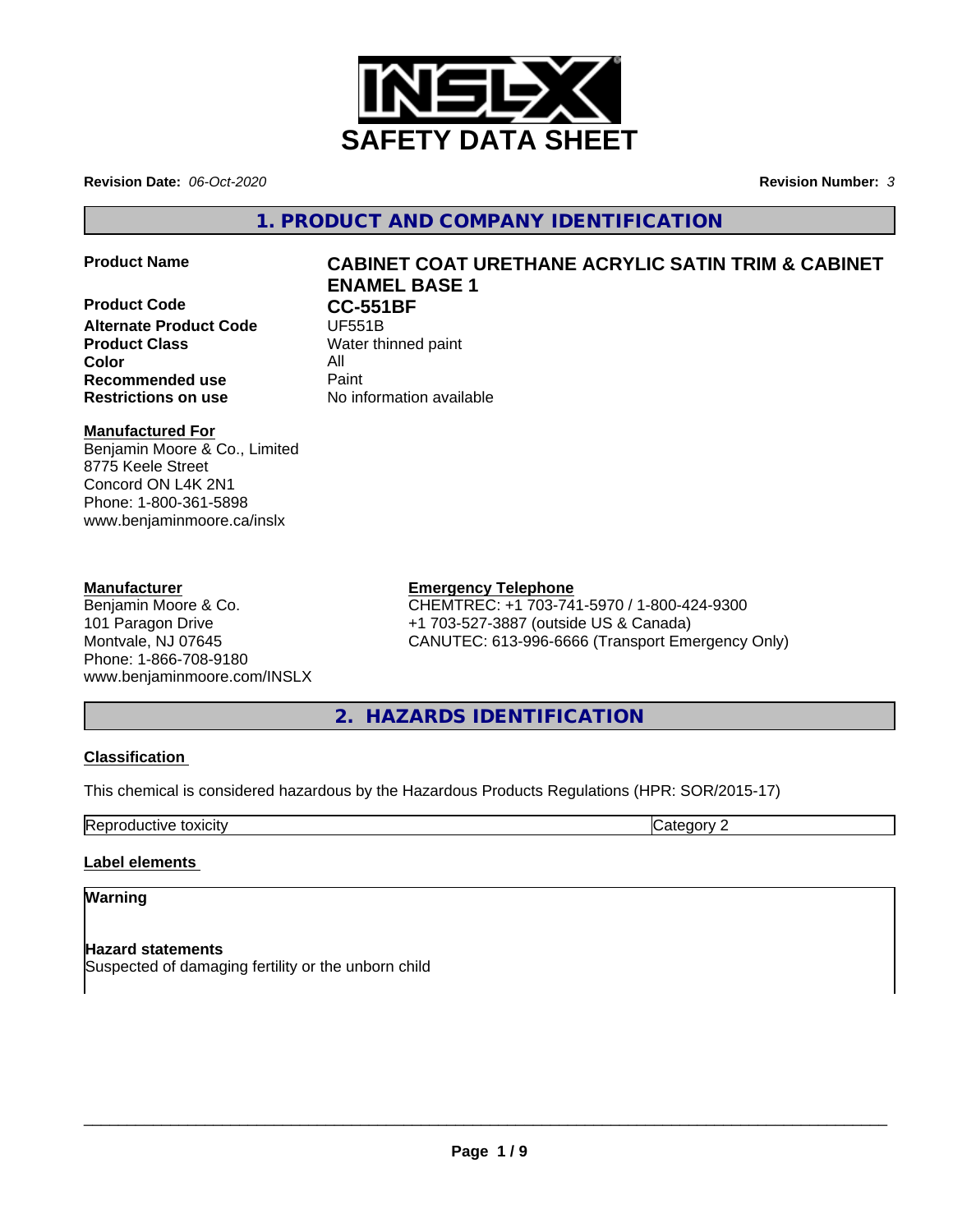

**Appearance** liquid

**Odor** little or no odor

### **Precautionary Statements - Prevention**

Obtain special instructions before use Do not handle until all safety precautions have been read and understood Use personal protective equipment as required

#### **Precautionary Statements - Response**

IF exposed or concerned: Get medical advice/attention

#### **Precautionary Statements - Storage**

Store locked up

#### **Precautionary Statements - Disposal**

Dispose of contents/container to an approved waste disposal plant

#### **Other information**

No information available

 **WARNING:** This product contains isothiazolinone compounds at levels of <0.1%. These substances are biocides commonly found in most paints and a variety of personal care products as a preservative. Certain individuals may be sensitive or allergic to these substances, even at low levels.

# **3. COMPOSITION INFORMATION ON COMPONENTS**

| <b>Chemical name</b> | CAS No.    | Weight-%       | Hazardous Material<br>registry number<br>(HMIRA registry $#$ ) | Date HMIRA filed and<br>Information Review Act date exemption granted<br>(if applicable) |
|----------------------|------------|----------------|----------------------------------------------------------------|------------------------------------------------------------------------------------------|
| Titanium dioxide     | 13463-67-7 | $10 - 30\%$    |                                                                |                                                                                          |
| Nepheline syenite    | 37244-96-5 | $-5%$          |                                                                |                                                                                          |
| Silica amorphous     | 7631-86-9  | $-5%$          |                                                                |                                                                                          |
| Ammonia              | 7664-41-7  | $0.1 - 0.25%$  |                                                                |                                                                                          |
| Trimethylolpropane   | 77-99-6    | $0.1 - 0.25\%$ |                                                                |                                                                                          |

\*The exact percentage (concentration) of composition has been withheld as a trade secret

# **4. FIRST AID MEASURES**

**General Advice** No hazards which require special first aid measures.

**Eye Contact Exercise 2.1 All 2.5 All 2.5 All 2.6 All 2.6 All 2.6 All 2.6 All 2.6 All 2.6 All 2.6 All 2.6 All 2.6 All 2.6 All 2.6 All 2.6 All 2.6 All 2.6 All 2.6 All 2.6 All 2.6 All 2.6 All 2.6 All 2.6 All 2.6 All 2.6 Al** minutes and consult a physician.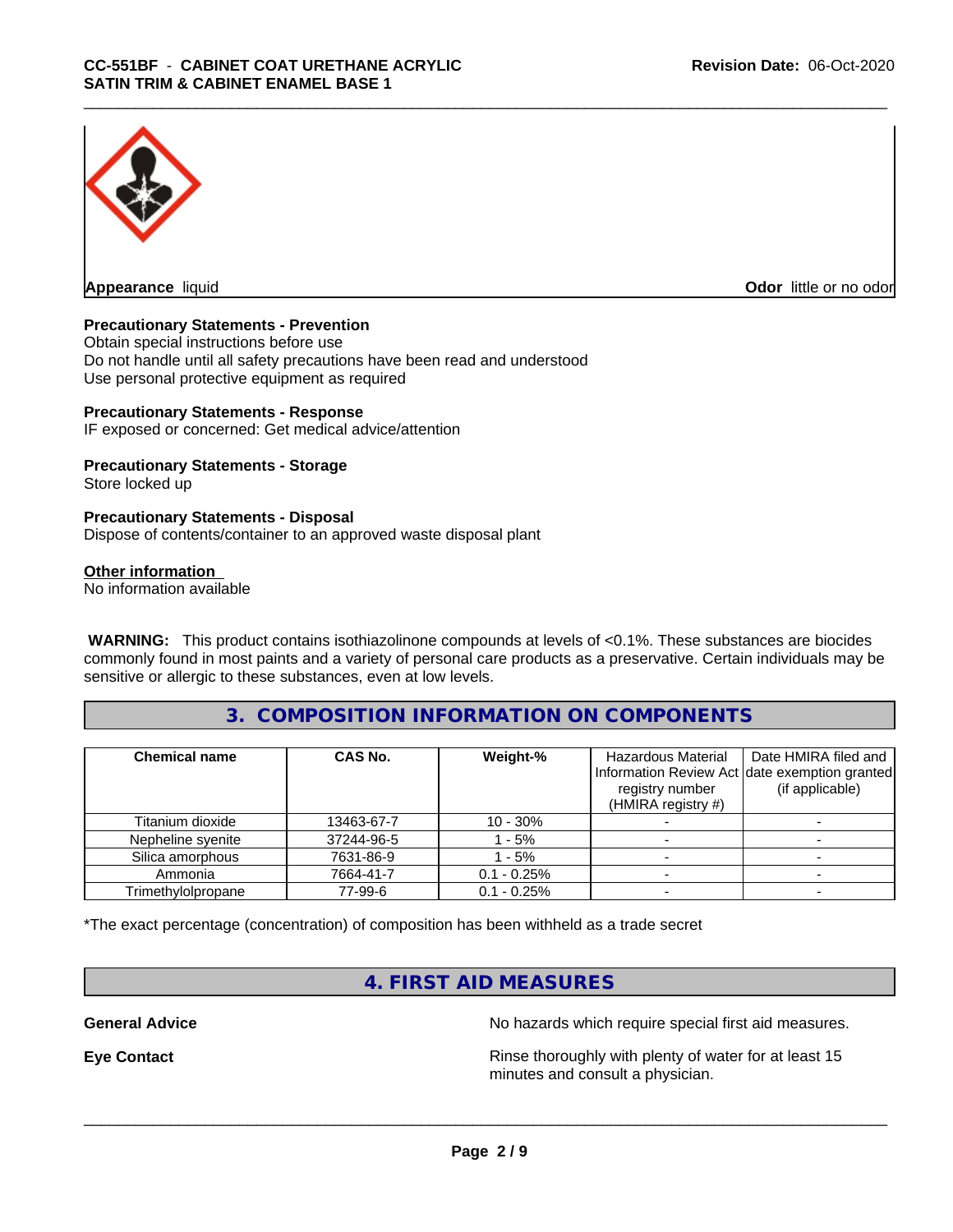| <b>Skin Contact</b>                                                              | Wash off immediately with soap and plenty of water while<br>removing all contaminated clothes and shoes.                                     |  |  |  |
|----------------------------------------------------------------------------------|----------------------------------------------------------------------------------------------------------------------------------------------|--|--|--|
| <b>Inhalation</b>                                                                | Move to fresh air. If symptoms persist, call a physician.                                                                                    |  |  |  |
| Ingestion                                                                        | Clean mouth with water and afterwards drink plenty of<br>water. Consult a physician if necessary.                                            |  |  |  |
| <b>Most Important Symptoms/Effects</b>                                           | None known.                                                                                                                                  |  |  |  |
| <b>Notes To Physician</b>                                                        | Treat symptomatically.                                                                                                                       |  |  |  |
|                                                                                  | 5. FIRE-FIGHTING MEASURES                                                                                                                    |  |  |  |
| <b>Suitable Extinguishing Media</b>                                              | Use extinguishing measures that are appropriate to local<br>circumstances and the surrounding environment.                                   |  |  |  |
| Protective equipment and precautions for firefighters                            | As in any fire, wear self-contained breathing apparatus<br>pressure-demand, MSHA/NIOSH (approved or equivalent)<br>and full protective gear. |  |  |  |
| <b>Specific Hazards Arising From The Chemical</b>                                | Closed containers may rupture if exposed to fire or<br>extreme heat.                                                                         |  |  |  |
| <b>Sensitivity to mechanical impact</b>                                          | No                                                                                                                                           |  |  |  |
| Sensitivity to static discharge                                                  | No                                                                                                                                           |  |  |  |
| <b>Flash Point Data</b><br>Flash point (°F)<br>Flash Point (°C)<br><b>Method</b> | Not applicable<br>Not applicable<br>Not applicable                                                                                           |  |  |  |
| <b>Flammability Limits In Air</b>                                                |                                                                                                                                              |  |  |  |
| <b>Lower flammability limit:</b><br><b>Upper flammability limit:</b>             | Not applicable<br>Not applicable                                                                                                             |  |  |  |
| Health: 2<br>Flammability: 0<br><b>NFPA</b>                                      | Instability: 0<br><b>Special: Not Applicable</b>                                                                                             |  |  |  |
| <b>NFPA Legend</b>                                                               |                                                                                                                                              |  |  |  |

- 0 Not Hazardous
- 1 Slightly
- 2 Moderate
- 3 High
- 4 Severe

*The ratings assigned are only suggested ratings, the contractor/employer has ultimate responsibilities for NFPA ratings where this system is used.*

*Additional information regarding the NFPA rating system is available from the National Fire Protection Agency (NFPA) at www.nfpa.org.*

# **6. ACCIDENTAL RELEASE MEASURES**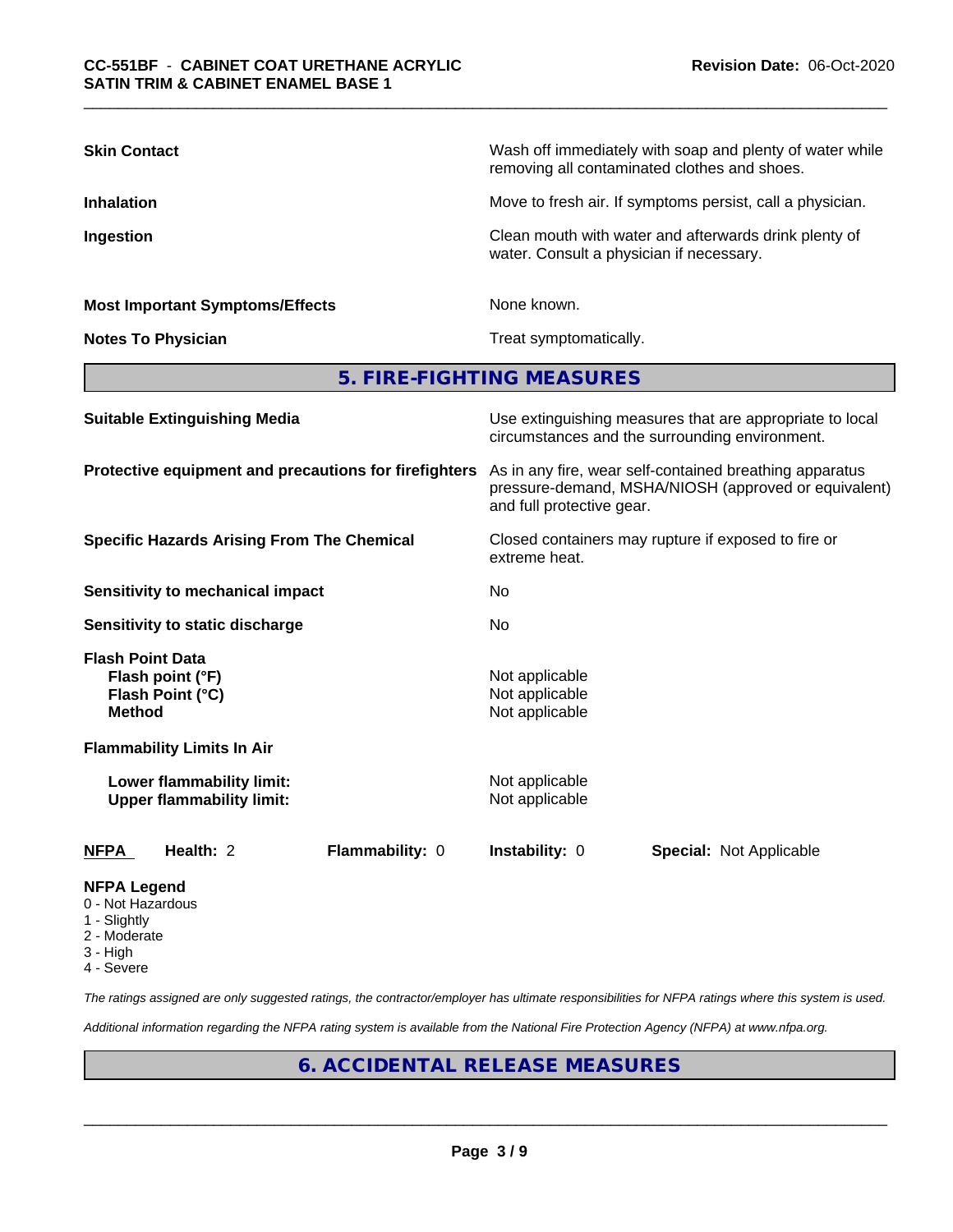**Personal Precautions Precautions** Avoid contact with skin, eyes and clothing. Ensure adequate ventilation.

**Other Information Other Information Prevent further leakage or spillage if safe to do so.** 

**Environmental precautions** See Section 12 for additional Ecological Information.

**Methods for Cleaning Up Example 20 All 20 All 20 All 20 Soak** up with inert absorbent material. Sweep up and shovel into suitable containers for disposal.

# **7. HANDLING AND STORAGE**

**Handling Handling Avoid contact with skin, eyes and clothing. Avoid breathing** vapors, spray mists or sanding dust. In case of insufficient ventilation, wear suitable respiratory equipment.

**Storage Keep container tightly closed. Keep out of the reach of Keep** container tightly closed. Keep out of the reach of

**Incompatible Materials No information available** 

# **8. EXPOSURE CONTROLS/PERSONAL PROTECTION**

children.

#### **Exposure Limits**

| <b>Chemical name</b> | <b>ACGIH TLV</b>            | <b>Alberta</b>                                                                   | <b>British Columbia</b>                       | <b>Ontario</b>                | Quebec                                                                                       |
|----------------------|-----------------------------|----------------------------------------------------------------------------------|-----------------------------------------------|-------------------------------|----------------------------------------------------------------------------------------------|
| Titanium dioxide     | TWA: $10 \text{ mg/m}^3$    | 10 mg/m $3$ - TWA                                                                | 10 mg/m $3$ - TWA<br>$3 \text{ ma/m}^3$ - TWA | 10 mg/m $3$ - TWA             | $10 \text{ mg/m}^3$ - TWAEV                                                                  |
| Nepheline syenite    | N/E                         | N/E                                                                              | N/E                                           | 10 mg/m $3$ - TWA             | N/E                                                                                          |
| Ammonia              | STEL: 35 ppm<br>TWA: 25 ppm | 25 ppm - TWA<br>17 mg/m $3$ - TWA<br>35 ppm - STEL<br>$24 \text{ mg/m}^3$ - STEL | 25 ppm - TWA<br>35 ppm - STEL                 | 25 ppm - TWA<br>35 ppm - STEL | 25 ppm - TWAEV<br>$17 \text{ mg/m}^3$ - TWAEV<br>35 ppm - STEV<br>$24 \text{ mg/m}^3$ - STEV |

#### **Legend**

ACGIH - American Conference of Governmental Industrial Hygienists Alberta - Alberta Occupational Exposure Limits British Columbia - British Columbia Occupational Exposure Limits Ontario - Ontario Occupational Exposure Limits Quebec - Quebec Occupational Exposure Limits N/E - Not established

#### **Personal Protective Equipment**

**Engineering Measures Ensure** Ensure adequate ventilation, especially in confined areas.

**Eye/Face Protection Safety glasses with side-shields. Skin Protection Protection Protective gloves and impervious clothing. Respiratory Protection In case of insufficient ventilation wear suitable respiratory** equipment.

**Hygiene Measures Avoid contact with skin, eyes and clothing. Remove and Avoid contact with skin, eyes and clothing. Remove and Avoid contact with skin, eyes and clothing. Remove and** wash contaminated clothing before re-use. Wash thoroughly after handling.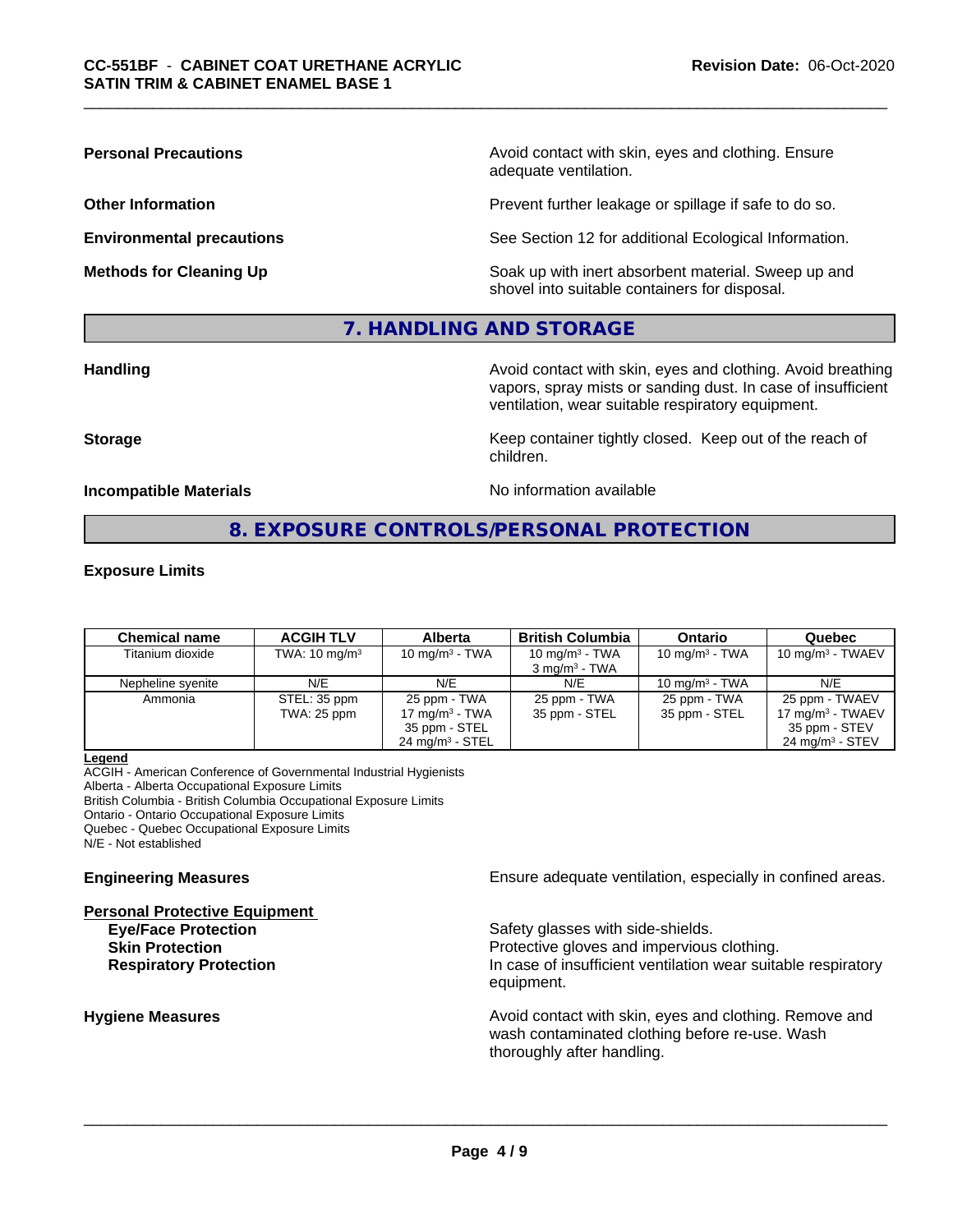# **9. PHYSICAL AND CHEMICAL PROPERTIES**

**Appearance** liquid **Odor** little or no odor **Odor Threshold No information available No information available Density (lbs/gal)** 10.7 - 11.1 **Specific Gravity** 1.28 - 1.33 **pH** No information available **Viscosity (cps)** No information available **Solubility(ies)** No information available **Water solubility**<br> **Evaporation Rate**<br> **Evaporation Rate**<br> **Evaporation Rate Vapor pressure** No information available **Vapor density**<br> **We Solids** Museum Museum Museum Museum AS - 55<br>
45 - 55 Wt. % Solids **Vol. % Solids** 30 - 40 **Wt. % Volatiles** 45 - 55 **Vol. % Volatiles** 60 - 70 **VOC Regulatory Limit (g/L)** < 50 **Boiling Point (°F)** 212 **Boiling Point (°C)** 100 **Freezing point (°F)** 32 **Freezing Point (°C)** 0 **Flash point (°F)**<br> **Flash Point (°C)**<br> **Flash Point (°C)**<br> **Not** applicable **Flash Point (°C) Method**<br> **Flammability (solid, gas)**<br> **Example 2018** Not applicable **Flammability** (solid, gas) **Upper flammability limit:** Not applicable **Lower flammability limit:**<br> **Autoignition Temperature (°F)** Not applicable Not applicable not a Not applicable **Autoignition Temperature (°F) Autoignition Temperature (°C)**<br> **Decomposition Temperature (°F)** No information available **Decomposition Temperature (°F) Decomposition Temperature (°C)** No information available **Partition coefficient Contract Community No information available** 

**Evaporation Rate** No information available

# **10. STABILITY AND REACTIVITY**

| <b>Reactivity</b>                       | Not Applicable                           |
|-----------------------------------------|------------------------------------------|
| <b>Chemical Stability</b>               | Stable under normal conditions.          |
| <b>Conditions to avoid</b>              | Prevent from freezing.                   |
| <b>Incompatible Materials</b>           | No materials to be especially mentioned. |
| <b>Hazardous Decomposition Products</b> | None under normal use.                   |
| Possibility of hazardous reactions      | None under normal conditions of use.     |

# **11. TOXICOLOGICAL INFORMATION**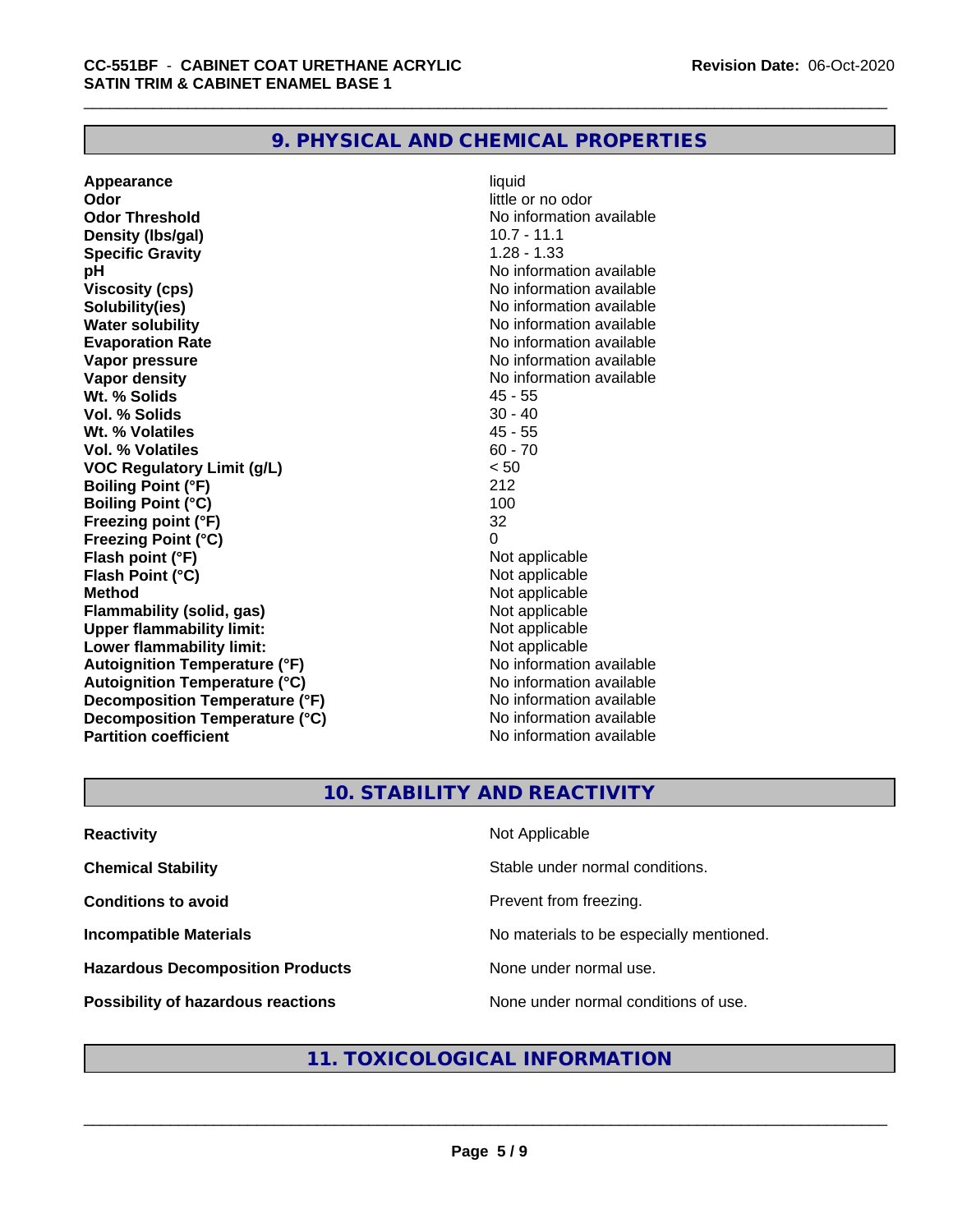| <b>Product Information</b><br>Information on likely routes of exposure                                                                                                               |                                                                                                                                                                                                                                                                                    |
|--------------------------------------------------------------------------------------------------------------------------------------------------------------------------------------|------------------------------------------------------------------------------------------------------------------------------------------------------------------------------------------------------------------------------------------------------------------------------------|
| <b>Principal Routes of Exposure</b>                                                                                                                                                  | Eye contact, skin contact and inhalation.                                                                                                                                                                                                                                          |
| <b>Acute Toxicity</b><br><b>Product Information</b>                                                                                                                                  | No information available                                                                                                                                                                                                                                                           |
| Symptoms related to the physical, chemical and toxicological characteristics                                                                                                         |                                                                                                                                                                                                                                                                                    |
| <b>Symptoms</b>                                                                                                                                                                      | No information available                                                                                                                                                                                                                                                           |
| Delayed and immediate effects as well as chronic effects from short and long-term exposure                                                                                           |                                                                                                                                                                                                                                                                                    |
| Eye contact<br><b>Skin contact</b><br><b>Inhalation</b><br>Ingestion                                                                                                                 | May cause slight irritation<br>Substance may cause slight skin irritation. Prolonged or<br>repeated contact may dry skin and cause irritation.<br>May cause irritation of respiratory tract.<br>Ingestion may cause gastrointestinal irritation, nausea,<br>vomiting and diarrhea. |
| <b>Sensitization</b><br><b>Neurological Effects</b><br><b>Mutagenic Effects</b><br><b>Reproductive Effects</b>                                                                       | No information available.<br>No information available.<br>No information available.<br>Possible risk of impaired fertility. Possible risk of harm to<br>the unborn child.                                                                                                          |
| <b>Developmental Effects</b><br><b>Target organ effects</b><br><b>STOT - single exposure</b><br><b>STOT - repeated exposure</b><br>Other adverse effects<br><b>Aspiration Hazard</b> | No information available.<br>No information available.<br>No information available.<br>No information available.<br>No information available.<br>No information available.                                                                                                         |

**Numerical measures of toxicity**

**The following values are calculated based on chapter 3.1 of the GHS document**

| ATEmix (oral)                 | 36829 mg/kg |
|-------------------------------|-------------|
| ATEmix (inhalation-dust/mist) | 359.7 mg/L  |

### **Component Information**

| Chemical name                 | Oral LD50                                      | Dermal LD50             | Inhalation LC50         |
|-------------------------------|------------------------------------------------|-------------------------|-------------------------|
| Titanium dioxide              | $> 10000$ mg/kg (Rat)                          |                         |                         |
| 13463-67-7                    |                                                |                         |                         |
| Silica amorphous<br>7631-86-9 | $= 7900$ mg/kg (Rat)                           | $>$ 2000 mg/kg (Rabbit) | $> 2.2$ mg/L (Rat) 1 h  |
| Ammonia<br>7664-41-7          | $=$ 350 mg/kg (Rat)                            |                         | $= 2000$ ppm (Rat) 4 h  |
| Trimethylolpropane<br>77-99-6 | $= 14100$ mg/kg (Rat)<br>$= 14000$ mg/kg (Rat) |                         | $> 0.29$ mg/L (Rat) 4 h |

# **Chronic Toxicity**

# **Carcinogenicity**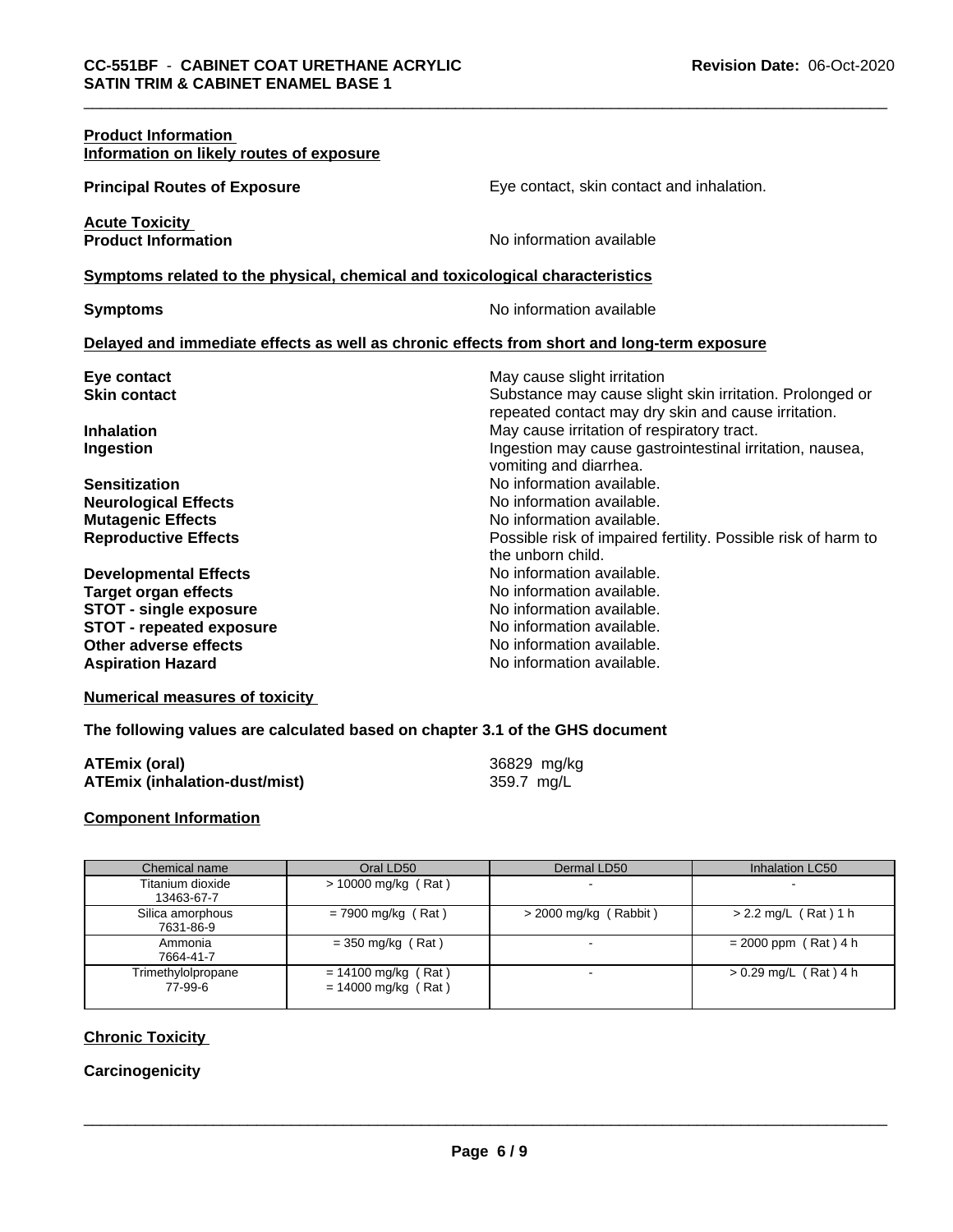*The information below indicateswhether each agency has listed any ingredient as a carcinogen:.*

| <b>Chemical name</b> | IARC                              | <b>NTP</b> |
|----------------------|-----------------------------------|------------|
|                      | 2B<br>Possible Human Carcinogen I |            |
| Titanium<br>dioxide  |                                   |            |

• Although IARC has classified titanium dioxide as possibly carcinogenic to humans (2B), their summary concludes: "No significant exposure to titanium dioxide is thought to occur during the use of products in which titanium dioxide is bound to other materials, such as paint."

#### **Legend**

IARC - International Agency for Research on Cancer NTP - National Toxicity Program OSHA - Occupational Safety & Health Administration

**12. ECOLOGICAL INFORMATION**

# **Ecotoxicity Effects**

The environmental impact of this product has not been fully investigated.

# **Product Information**

### **Acute Toxicity to Fish**

No information available

#### **Acute Toxicity to Aquatic Invertebrates**

No information available

# **Acute Toxicity to Aquatic Plants**

No information available

#### **Persistence / Degradability**

No information available.

#### **Bioaccumulation**

There is no data for this product.

#### **Mobility in Environmental Media**

No information available.

#### **Ozone**

No information available

# **Component Information**

#### **Acute Toxicity to Fish**

Titanium dioxide  $LC50:$  > 1000 mg/L (Fathead Minnow - 96 hr.)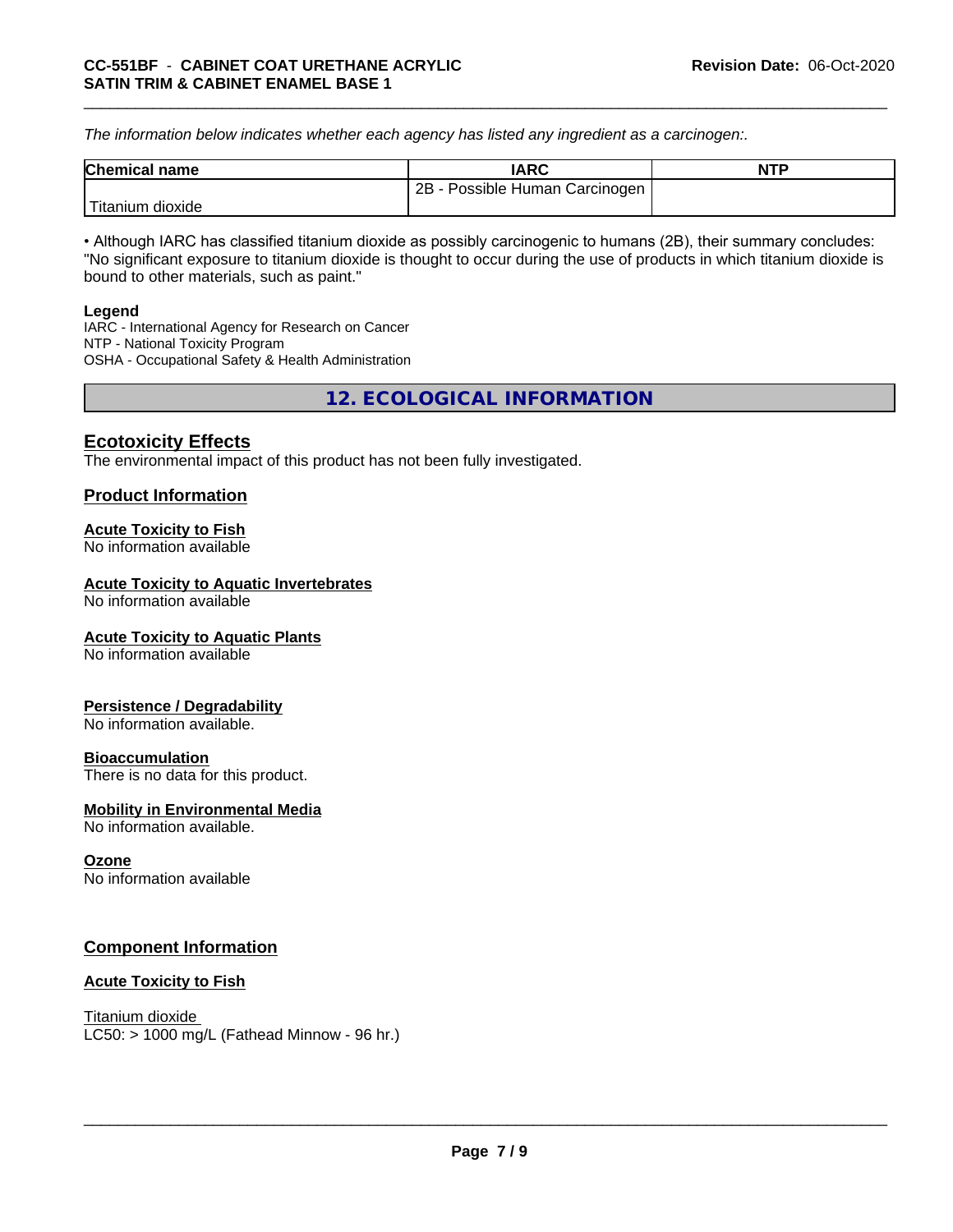#### **Acute Toxicity to Aquatic Invertebrates**

No information available

#### **Acute Toxicity to Aquatic Plants**

No information available

**13. DISPOSAL CONSIDERATIONS**

**Waste Disposal Method Dispose of in accordance with federal, state, provincial,** and local regulations. Local requirements may vary, consult your sanitation department or state-designated environmental protection agency for more disposal options.

# **14. TRANSPORT INFORMATION**

**TDG** Not regulated

**ICAO / IATA** Not regulated

**IMDG / IMO** Not regulated

# **15. REGULATORY INFORMATION**

#### **International Inventories**

**TSCA: United States** Yes - All components are listed or exempt.<br> **DSL: Canada** Yes - All components are listed or exempt. Yes - All components are listed or exempt.

# **National Pollutant Release Inventory (NPRI)**

#### **NPRI Parts 1- 4**

This product contains the following Parts 1-4 NPRI chemicals:

| <b>Chemical name</b> | $\sim$ $\cdot$<br>No.<br>7 ~ ~<br>⊶ | Weight-<br>eiaht-%                  | <b>NPRIP</b><br>. Parte<br>-4 |  |
|----------------------|-------------------------------------|-------------------------------------|-------------------------------|--|
| Ammonia              | 7664-41                             | 250<br>'J 70<br>υ.<br>$\sim$ $\sim$ | Listed                        |  |

#### **NPRI Part 5**

This product contains the following NPRI Part 5 Chemicals:

*None*

#### **WHMIS Regulatory Status**

This product has been classified in accordance with the hazard criteria of the Hazardous Products Regulations (HPR)